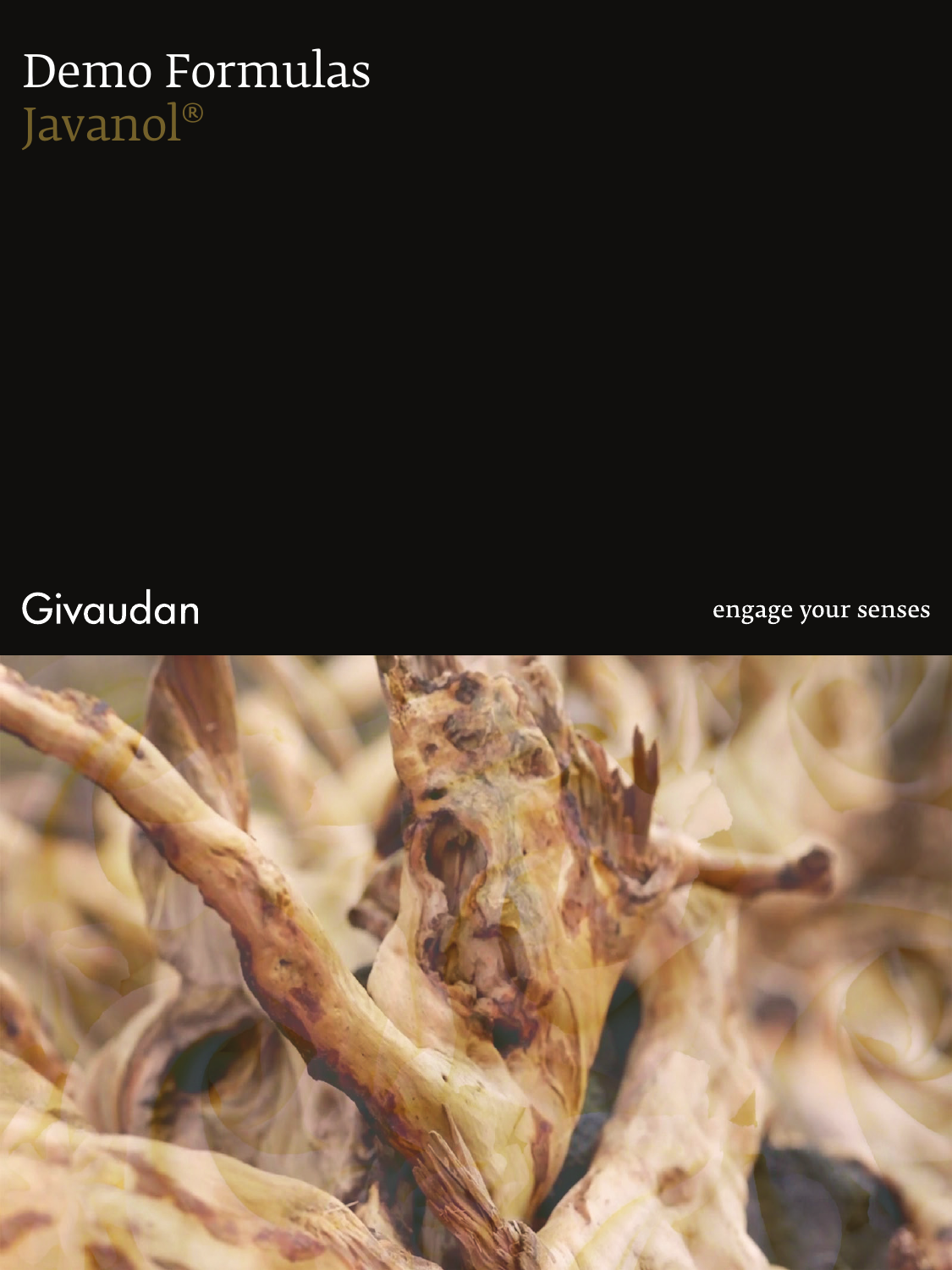

#### Acassie for Unisex's Cologne @ 5% Alc.90°

|                            | $\mathbf{r}$ |
|----------------------------|--------------|
| <b>G</b> Ambrettolide      | 1.0          |
| C Pharaone 10%/DPG         | 1.0          |
| <b>Toscanol</b><br>G       | 1.0          |
| <b>G</b> Undecatriene @10% | 1.0          |
| <b>G</b> Folione           | 2.0          |
| Hexenol-3-Cis              | 2.0          |
| <b>C</b> Ultrazur @10%     | 2.0          |
| Geranium Oil Egypt         | 3.0          |
| <b>Mefranal</b>            | 3 U          |

| $\bigodot$ | <b>Mefranal</b>                  | 3.0    |        |
|------------|----------------------------------|--------|--------|
|            | Amandolene Stab G 25703          | 4.0    |        |
|            | <b>G</b> Orris Givco 204/2/20    | 4.0    |        |
| $\bullet$  | Isobutavan                       | 5.0    |        |
|            | Methyl Acetophenone              | 5.0    |        |
| $\bullet$  | <b>Methyl Laitone 10%/TEC</b>    | 5.0    |        |
|            | <b>e</b> Undecavertol            | 5.0    |        |
| $\bullet$  | <b>Verdantiol</b>                | 5.0    |        |
| G          | <b>Cosmone</b>                   | 10.0   |        |
|            | Heliotropine                     | 10.0   |        |
|            | <b>G</b> Anisyl Acetate          | 20.0   |        |
| G          | <b>Myraldyl Acetate</b>          | 20.0   |        |
| G          | <b>Irisone Pure</b>              | 25.0   |        |
|            | Citronellol                      | 30.0   |        |
|            | Paradisamide                     | 30.0   |        |
| $\bullet$  | Florosa                          | 35.0   |        |
|            | Lemon Oil Italy                  | 50.0   |        |
|            | Anisic Aldehyde                  | 70.0   |        |
|            | Linalool                         | 75.0   |        |
|            | <b>G</b> Cyclamen Aldehyde Extra | 100.0  |        |
|            | Hedione                          | 475.0  |        |
|            |                                  |        |        |
|            | <b>G</b> Javanol                 | 0.0    | 1.0    |
|            | Dipropylene Glycol               | 1.0    | 0.0    |
|            | <b>TOTAL</b>                     | 1000.0 | 1000.0 |

**+**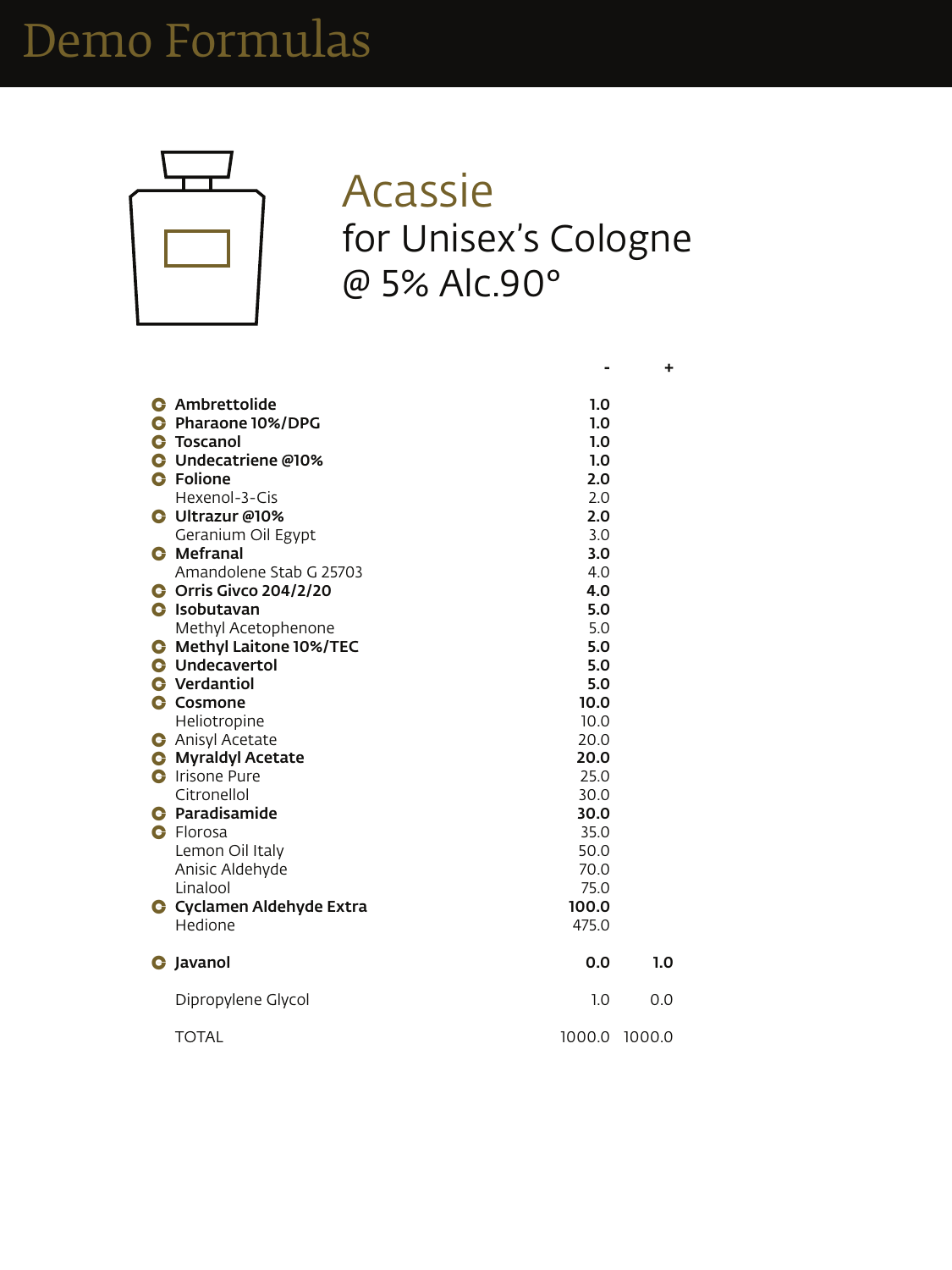### AR1001 for Agarbatti

| <b>G</b> Folione                    | 0.5    |        |
|-------------------------------------|--------|--------|
| <b>Phenyl Acetic Acid Pure</b>      | 1.0    |        |
| Hexenol-3-Cis                       | 1.0    |        |
| G Civette Givco 208                 | 2.0    |        |
| Para Cresyl Acetate                 | 5.0    |        |
| <b>G</b> Methyl Anthranilate        | 5.0    |        |
| Cinnamon Leaf Oil Rectified         | 5.0    |        |
| G Levistamel 25%/TEC                | 5.0    |        |
| Peach Pure                          | 5.0    |        |
| Cresyl Phenyl Acetate Para          | 5.0    |        |
| <b>Ethyl Acetoacetate</b>           | 10.0   |        |
| <b>G</b> Horseydis Givco 124/2      | 10.0   |        |
| <b>Indole Pure</b>                  | 15.0   |        |
| <b>Jasmatone</b><br>$\bullet$       | 15.0   |        |
| Para Cresol Pure                    | 15.0   |        |
| Benzoin Laos 50%                    | 20.0   |        |
| <b>Eugenol Pure</b>                 | 20.0   |        |
| Musk Ketone                         | 20.0   |        |
| <b>G</b> Azarbre                    | 30.0   |        |
| <b>Terpineol Pure</b>               | 30.0   |        |
| <b>Ylang Givco 225</b><br>$\bullet$ | 45.0   |        |
| <b>G</b> Silvial                    | 50.0   |        |
| <b>Aurantiol Pure</b>               | 70.0   |        |
| Linalool                            | 80.0   |        |
| Hexyl Cinnamic Aldehyde             | 130.0  |        |
| <b>Benzyl Acetate</b>               | 360.0  |        |
| Javanol                             | 0.0    | 2.0    |
| Diethyl Phthalate                   | 45.5   | 43.5   |
| <b>TOTAL</b>                        | 1000.0 | 1000.0 |

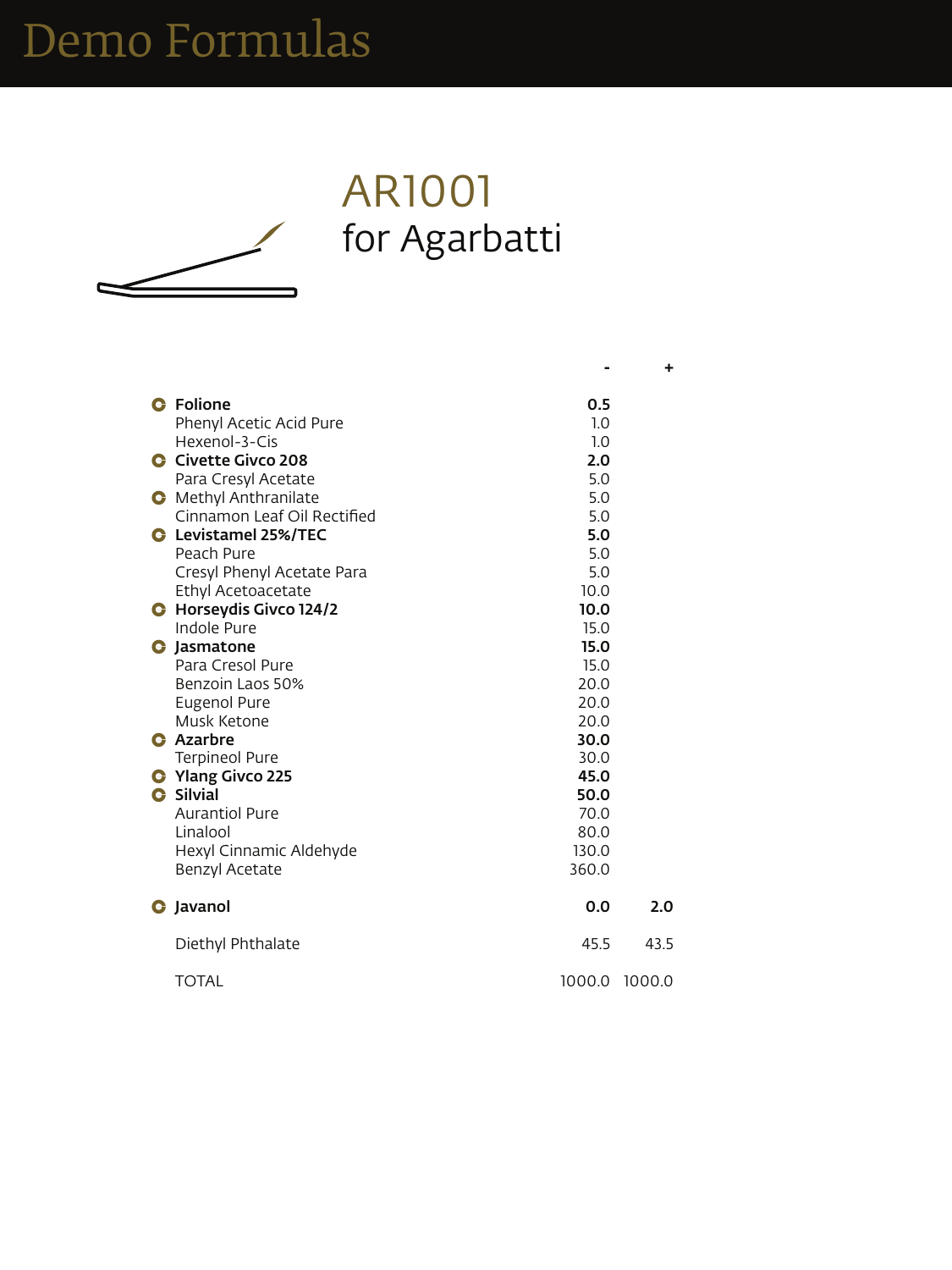### AR1002 for Agarbatti

| <b>G</b> Strawberry Pure |                          | 0.1     |  |
|--------------------------|--------------------------|---------|--|
|                          | Raspberry Ketone         | 1.0     |  |
|                          | <b>Benzoin Laos 50%</b>  | 4.0     |  |
| Cetone V                 |                          | 5.0     |  |
| Prunolide                |                          | 5.0     |  |
| <b>Ethyl Vanillin</b>    |                          | 10.0    |  |
| Isoeugenol               |                          | 10.0    |  |
|                          | Hexenyl-3-Cis Salicylate | 10.0    |  |
| $C_2$ lavolido           |                          | $\n  o$ |  |

Calavolido

| Galaxolige                    | Z5.U  |                  |
|-------------------------------|-------|------------------|
| <b>Benzyl Acetate</b>         | 30.0  |                  |
| Ciste Labdanum SB Spain       | 30.0  |                  |
| <b>G</b> Orris Givco 204/2/20 | 30.0  |                  |
| Hydroxycitronellal            | 40.0  |                  |
| Hedione                       | 50.0  |                  |
| Methyl Cedryl Ketone          | 50.0  |                  |
| Musk Ketone                   | 50.0  |                  |
| <b>G</b> Benzyl Salicylate    | 50.0  |                  |
| <b>G</b> Ylang Givco 225      | 50.0  |                  |
| <b>Aurantiol Pure</b>         | 100.0 |                  |
|                               |       |                  |
| <b>G</b> Javanol              | 0.0   | 2.0 <sub>1</sub> |
| Diethyl Phthalate             | 449.9 | 447.9            |
| <b>TOTAL</b>                  |       | 1000.0 1000.0    |

**+**

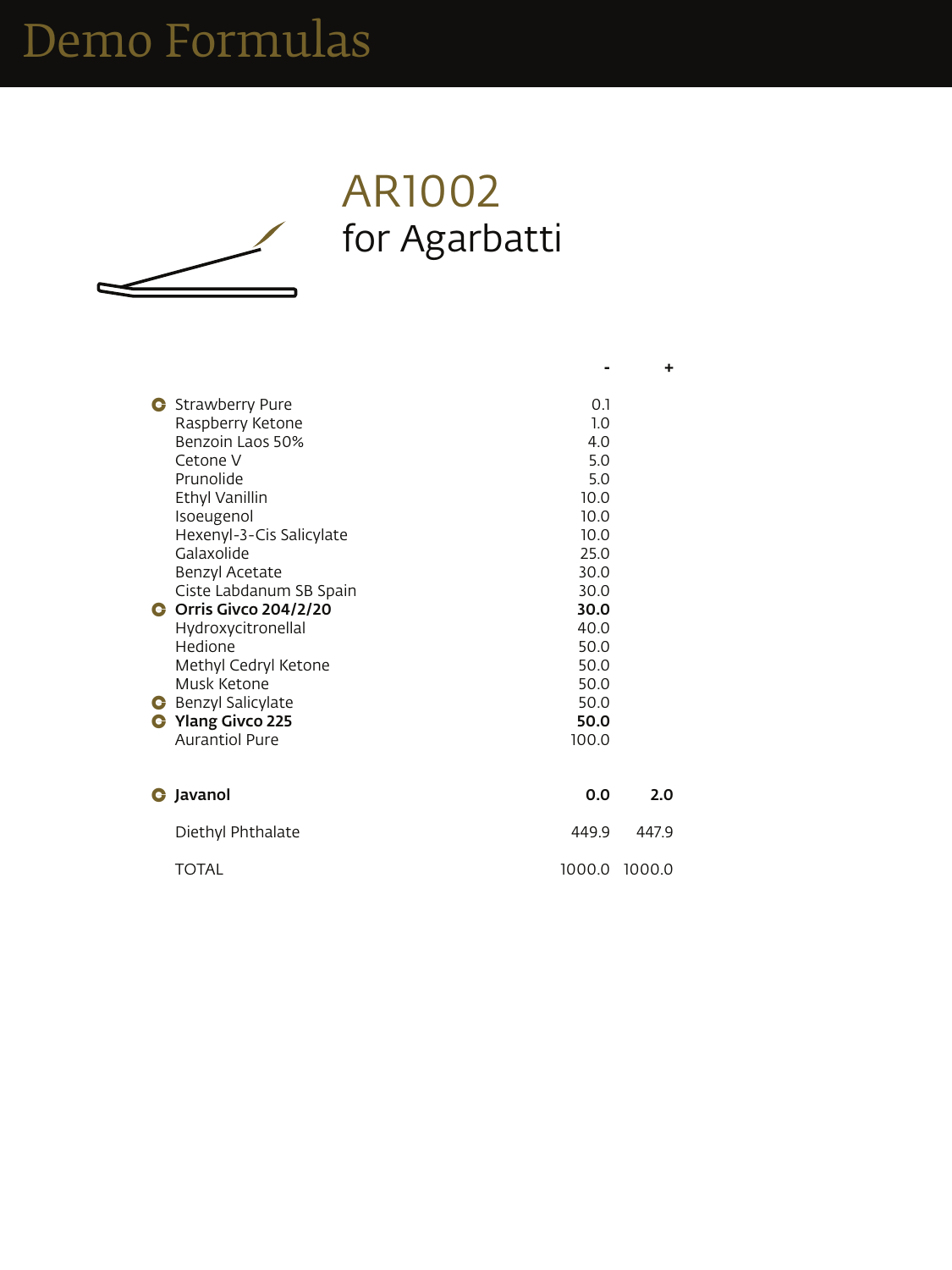

### GM1006 for Shower Gel @ 1%

| Aldehyde C 12 MNA Pur   | 1.0 |
|-------------------------|-----|
| Damascone Delta         | 1.0 |
| Evernyl                 | 1.0 |
| <b>G</b> Toscanol       | 1.0 |
| Vanillin                | 1.0 |
| Aldehyde C 10 Decylic   | 2.0 |
| <b>G</b> Rhubafuran     | 2.0 |
| <b>G</b> Manzanate      | 3.0 |
| A Dimathyl Anthranilata | 3 U |

|           | <b>G</b> Dimethyl Anthranilate | 3.0         |        |
|-----------|--------------------------------|-------------|--------|
|           | <b>Benzyl Acetate</b>          | 5.0         |        |
| G         | Karanal                        | 5.0         |        |
| $\bullet$ | Lemonile                       | 5.0         |        |
|           | G Spirogalbanone Pure @10%     | 5.0         |        |
|           | <b>Triplal</b>                 | 5.0         |        |
|           | <b>G</b> Ultrazur              | 5.0         |        |
|           | <b>G</b> Undecavertol          | 5.0         |        |
|           | Patchouli Oil Colorless        | 10.0        |        |
|           | <b>G</b> Pharaone 10%          | <b>15.0</b> |        |
|           | Verdox                         | 25.0        |        |
|           | <b>G</b> Amyl Salicylate       | 75.0        |        |
|           | Hedione                        | 100.0       |        |
|           | <b>Iso E Super</b>             | 100.0       |        |
|           | Linalool                       | 150.0       |        |
|           | Dihydro Myrcenol               | 175.0       |        |
|           | Orange Oil Florida             | 250.0       |        |
|           | G Javanol @10%                 | 0.0         | 5.0    |
|           | Dipropylene Glycol             | 50.0        | 45.0   |
|           | <b>TOTAL</b>                   | 1000.0      | 1000.0 |

**+**

**-**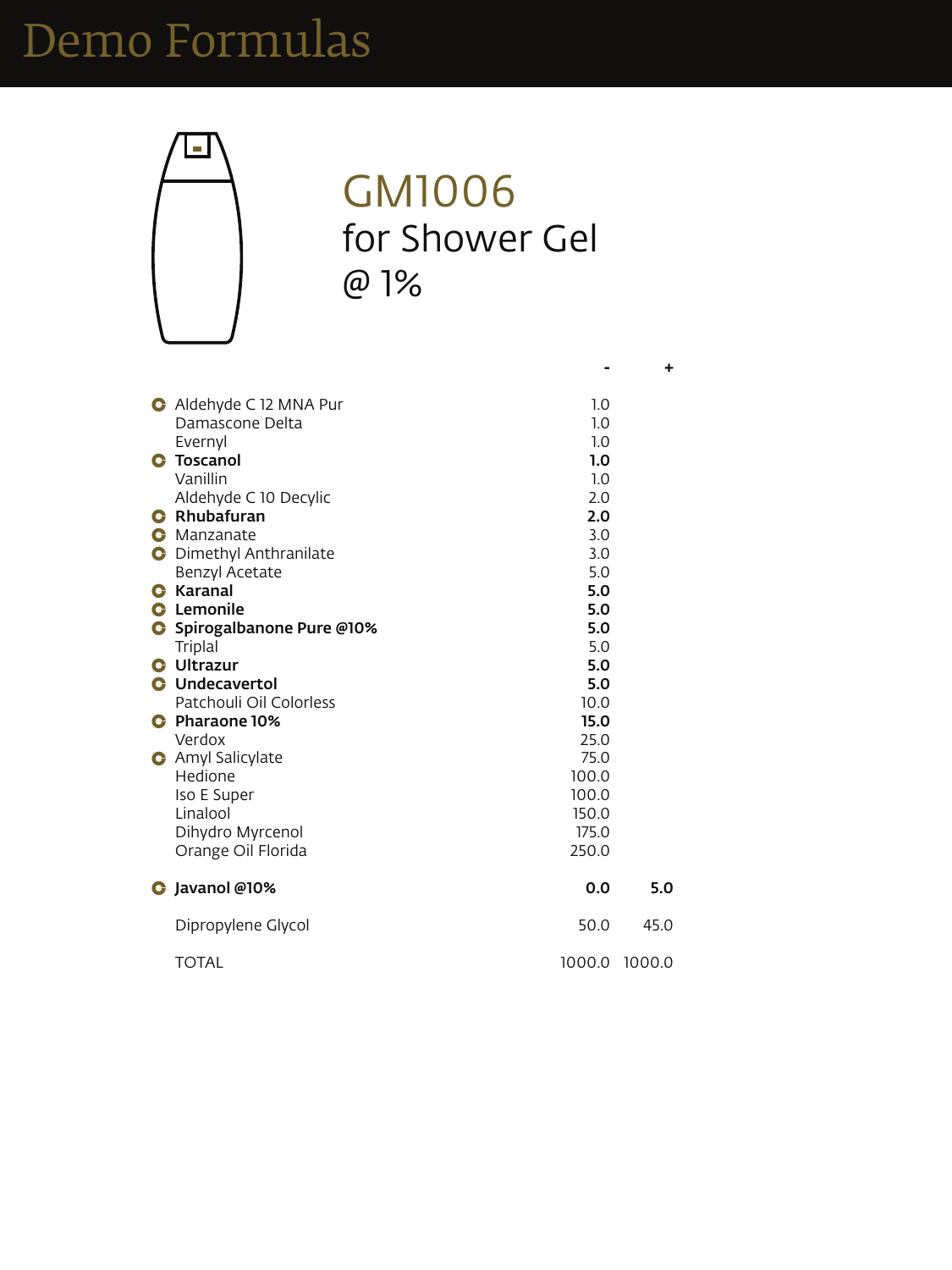

#### DL1209 for Liquid Detergent @ 1%

| Damascone Delta                   | 2.0 |
|-----------------------------------|-----|
| G Labienoxime 10%/IPM-TEC @10%    | 2.0 |
| <b>G</b> Ambermax 50%/Dowanol TPM | 3.0 |
| <b>G</b> Lime Oxide               | 3.0 |
| <b>G</b> Cyclal C                 | 4.0 |
| <b>G</b> Florhydral               | 4.0 |
| G Isopropyl Methyl-2-Butyrate     | 4.0 |
| <b>G</b> Rhubafuran @10%          | 4.0 |
| <b>Eugenol Pure</b>               | 7.0 |

| EUREIJUI PUIE<br><b>Neroline</b> |                             | 7.U<br>7.0 |        |
|----------------------------------|-----------------------------|------------|--------|
|                                  | Aldehyde C 12 MNA Pur       | 10.0       |        |
|                                  | <b>Allyl Amyl Glycolate</b> | 10.0       |        |
| <b>Coumarin Pure</b>             |                             | 12.0       |        |
| <b>G</b> Lemonile                |                             | 12.0       |        |
| <b>Benzyl Acetone</b>            |                             | 20.0       |        |
| <b>Bornyl Acetate</b>            |                             | 50.0       |        |
|                                  | <b>Terpenyl Acetate</b>     | 50.0       |        |
|                                  | Citronellol LAEVO           | 50.0       |        |
| Verdox                           |                             | 60.0       |        |
| <b>G</b> Hexyl Salicylate        |                             | 60.0       |        |
|                                  | <b>Tetrahydro Linalool</b>  | 60.0       |        |
|                                  | Hexyl Cinnamic Aldehyde     | 80.0       |        |
| <b>Iso E Super</b>               |                             | 80.0       |        |
| G Jasmacyclene                   |                             | 80.0       |        |
|                                  | Dihydro Myrcenol            | 120.0      |        |
| <b>G</b> Javanol                 |                             | 0.0        | 3.0    |
|                                  | Dipropylene Glycol          | 206.0      | 203.0  |
| <b>TOTAL</b>                     |                             | 1000.0     | 1000.0 |

**+**

**-**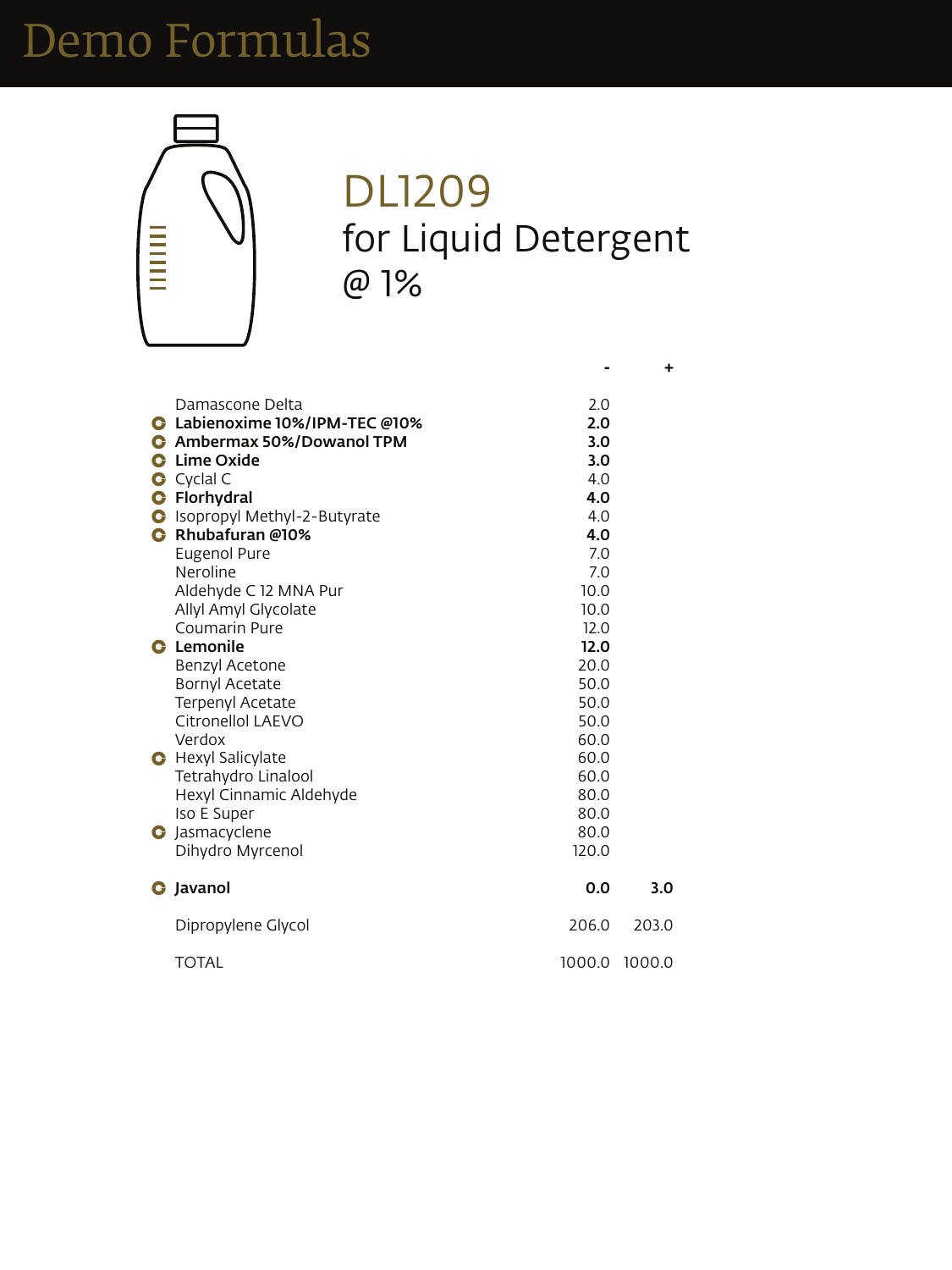

#### DG1005 for Powder Detergent @ 0.3%

| G Labienoxime 10%/IPM-TEC @10%<br><b>G</b> Rhubafuran | 0.5<br>0.5 |
|-------------------------------------------------------|------------|
| <b>G</b> Ambrofix                                     | 1.0        |
| Damascone Delta                                       | 1.0        |
| Dynascone 10                                          | 2.0        |
| Rose Oxide                                            | 2.0        |
| <b>G</b> Florhydral                                   | 4.0        |
| Aldehyde C 12 Lauric                                  | 6.0        |
| Aldehyde C 12 MNA Pur                                 | 6.0        |

|           | Aldehyde C 12 MNA Pur      | 6.0    |        |
|-----------|----------------------------|--------|--------|
| $\bullet$ | Lemonile                   | 6.0    |        |
|           | <b>G</b> Undecavertol      | 8.0    |        |
|           | <b>Bornyl Acetate</b>      | 10.0   |        |
| $\bullet$ | Herboxane                  | 10.0   |        |
|           | <b>Citronellyl Acetate</b> | 20.0   |        |
|           | Galaxolide                 | 20.0   |        |
|           | <b>Benzyl Acetone</b>      | 30.0   |        |
|           | <b>G</b> Jasmacyclene      | 40.0   |        |
|           | Lilial                     | 45.0   |        |
|           | Geraniol Intermediate 60   | 60.0   |        |
|           | <b>Iso E Super</b>         | 60.0   |        |
|           | <b>G</b> Hexyl Salicylate  | 60.0   |        |
|           | Verdox                     | 150.0  |        |
|           | Dihydro Myrcenol           | 200.0  |        |
|           | G Javanol @10%             | 0.0    | 8.0    |
|           | Dipropylene Glycol         | 258.0  | 250.0  |
|           | <b>TOTAL</b>               | 1000.0 | 1000.0 |
|           |                            |        |        |

**+**

**-**